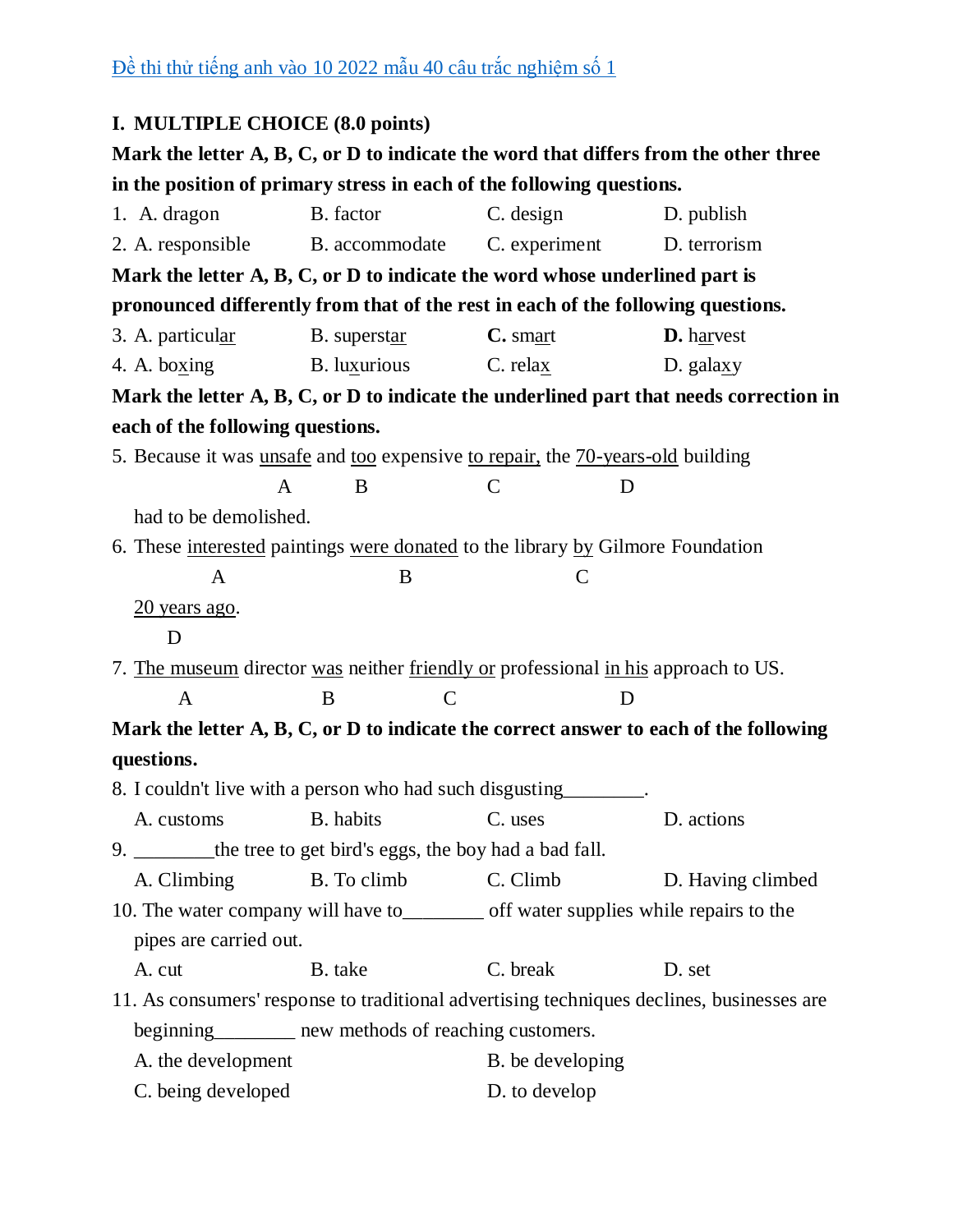|                                                                                       | 12. ______________accepting your job offer, I'd like to know a bit more about the company. |                                      |                                           |  |  |  |  |
|---------------------------------------------------------------------------------------|--------------------------------------------------------------------------------------------|--------------------------------------|-------------------------------------------|--|--|--|--|
| A. In advance                                                                         | B. In order                                                                                | C. Until<br>D. Before                |                                           |  |  |  |  |
|                                                                                       | 13. Can you _________ the papers with you when you come to see me, please?                 |                                      |                                           |  |  |  |  |
|                                                                                       | A. bring B. collect                                                                        | C. take                              | D. get                                    |  |  |  |  |
| 14. It is too early in the ___________ to expect many visitors to the town.           |                                                                                            |                                      |                                           |  |  |  |  |
| A. term                                                                               | B. season                                                                                  | C. time                              | D. calendar                               |  |  |  |  |
|                                                                                       | 15. If you can give me one good reason for your acting like this, _______ mention this     |                                      |                                           |  |  |  |  |
| incident again.                                                                       |                                                                                            |                                      |                                           |  |  |  |  |
| A. I will never                                                                       | B. I never                                                                                 | C. will I never D. I don't           |                                           |  |  |  |  |
|                                                                                       | 16. It is honest of Frank to have returned________.                                        |                                      |                                           |  |  |  |  |
| A. a wallet back to its original owner B. to its original owner the wallet            |                                                                                            |                                      |                                           |  |  |  |  |
| C. the wallet to its originally owner D. the wallet to its original owner             |                                                                                            |                                      |                                           |  |  |  |  |
|                                                                                       | Mark the letter A, B, C, or D to indicate the most suitable response to complete each      |                                      |                                           |  |  |  |  |
|                                                                                       | of the following exchanges.                                                                |                                      |                                           |  |  |  |  |
|                                                                                       | 17. Bin'. "Hello. Can I speak to Lily, please? This is Bin."                               |                                      |                                           |  |  |  |  |
|                                                                                       | Paula'. "I'm sorry she's out.                                                              |                                      |                                           |  |  |  |  |
| A. You'll have to wait.                                                               |                                                                                            |                                      | B. Would you like to leave her a message? |  |  |  |  |
| C. Can you come again?                                                                |                                                                                            | D. This is a wrong time to call her. |                                           |  |  |  |  |
|                                                                                       | 18. Alice'. "Is Monday possible for you?"                                                  |                                      |                                           |  |  |  |  |
| Chris'. " ________ "                                                                  |                                                                                            |                                      |                                           |  |  |  |  |
| A. I hope so, too.                                                                    |                                                                                            | B. I really enjoy meeting you.       |                                           |  |  |  |  |
| C. Yes. Thank you.                                                                    |                                                                                            | D. Yes, that's fine.                 |                                           |  |  |  |  |
| Mark the letter $A, B, C, or D$ to indicate the word(s) CLOSEST in meaning to the     |                                                                                            |                                      |                                           |  |  |  |  |
|                                                                                       | underlined word(s) in each of the following questions.                                     |                                      |                                           |  |  |  |  |
|                                                                                       | 19. They grumbled about the food. They didn't seem to be pleased.                          |                                      |                                           |  |  |  |  |
| A. argued                                                                             | B. complained                                                                              | C. thought                           | D. bargained                              |  |  |  |  |
| 20. The shop assistant was totally bewildered by the customer's behavior.             |                                                                                            |                                      |                                           |  |  |  |  |
| A. puzzled                                                                            | B. disgusted                                                                               | C. angry                             | D. upset                                  |  |  |  |  |
|                                                                                       | Mark the letter $A, B, C, or D$ to indicate the word(s) OPPOSITE in meaning to the         |                                      |                                           |  |  |  |  |
| underlined word(s) in each of the following questions.                                |                                                                                            |                                      |                                           |  |  |  |  |
| 21. There were so many members of the political party who had gone against the leader |                                                                                            |                                      |                                           |  |  |  |  |
| that he had to resign.                                                                |                                                                                            |                                      |                                           |  |  |  |  |
| A. invited                                                                            | B. opposed                                                                                 | C. insisted                          | D. supported                              |  |  |  |  |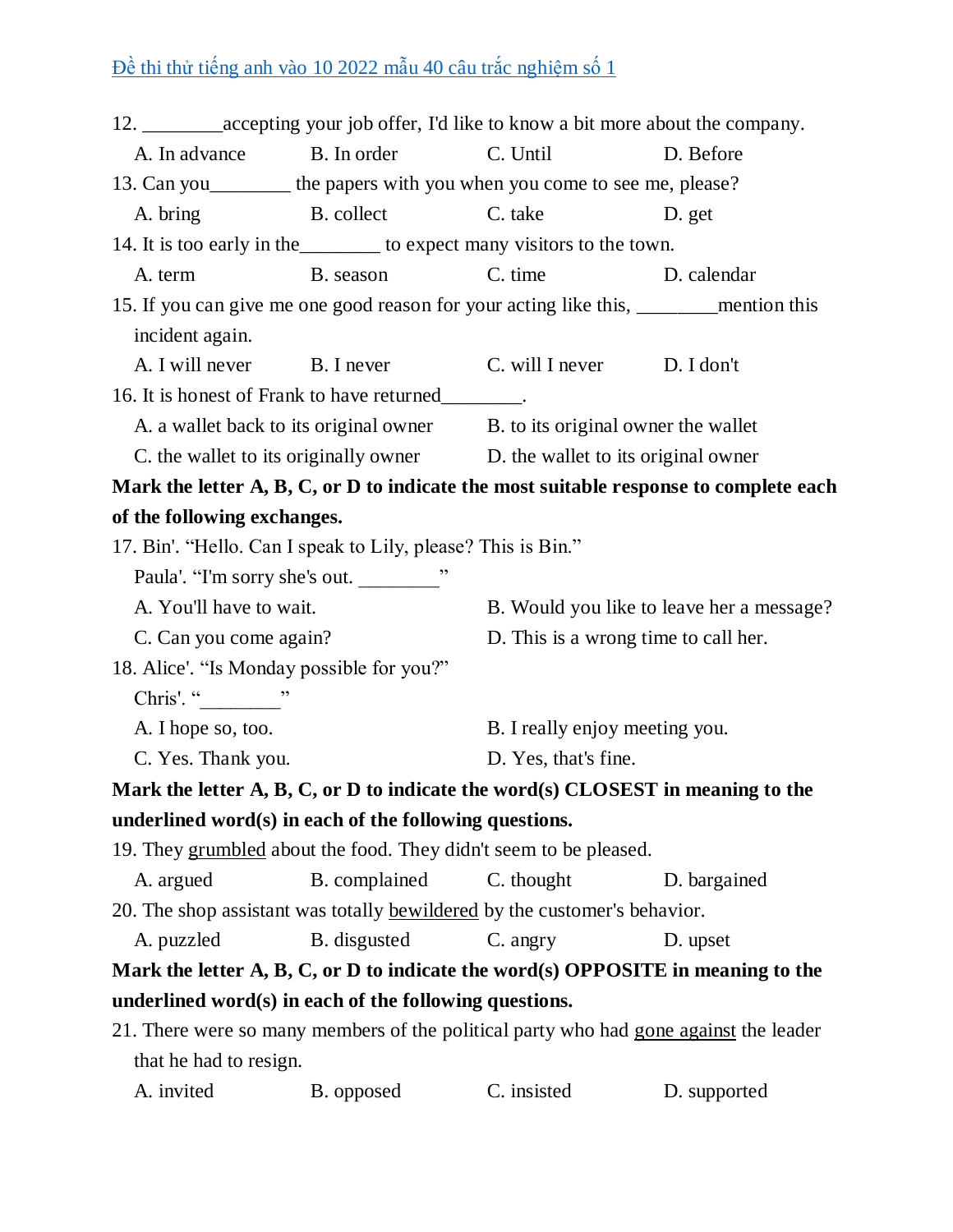22. I'm sorry I can't come out this weekend - I'm up to my ears in work.

A. busy B. bored C. idle D. scared **Read the following passage and mark the letter A, B, C, or D to indicate the correct word that best fits each of the numbered blanks.**

Earthquakes are the most destructive natural disasters. They usually hit without any (23) and result in a great loss of life and an enormous demolition of buildings. Additionally, they may cause devastating landslides or (24) \_\_\_\_\_\_\_\_ gigantic tidal waves which, in fact, are colossal walls of water smashing into seashores with such force that they are capable of destroying coastal cities. (25) \_\_\_\_\_\_\_\_, the vast majority of fatalities and serious injuries come about when buildings collapse.

Most frequently, the earthquake lasts 30 to 60 seconds, so usually there is no time to escape once the shaking starts. The savage (26) \_\_\_\_\_\_\_\_ of an earthquake trigger off a complex chain reaction in the building's structure when it is shaken, lifted, pushed or pulled. A building's height, its shape and construction materials are the most (27) \_\_\_\_\_\_\_\_factors deciding about the survival and collapse of the structure and, consequently, about the life or death of its inhabitants.

| 23. A. notice      | B. warning             | C. caution   | D. advice   |
|--------------------|------------------------|--------------|-------------|
| 24. A. create      | B. build               | C. construct | D. get      |
| 25. A. Although    | <b>B.</b> Nevertheless | C. Since     | D. However  |
| 26. A. services    | B. results             | C. forces    | D. waves    |
| 27. A. significant | B. considerate         | C. trivial   | D. positive |

## **Read the following passage and mark the letter A, B, C, or D to indicate the correct answer to each of the questions.**

There are many different ways to keep fit. One of the most important ways is by exercising. Exercising must be done on a regular basis. The amount of exercise done each time is dependent on the free time that a person has. Exercises can be done from twenty minutes to an hour. Sometimes, daily five- minute exercises are just as effective.

Exercising can take place both indoors and outdoors. Those who exercise indoors often do so in the comfort of air-conditioned gymnasiums. They train on equipment that has been specifically designed to tone the different parts of the body. Sometimes, games can also be played indoors. Badminton courts and even some swimming pools are found indoors.

There are many different types of outdoor exercises. **These** include tennis, cycling and even rock climbing. Most people enjoy outdoor activities because they like being in the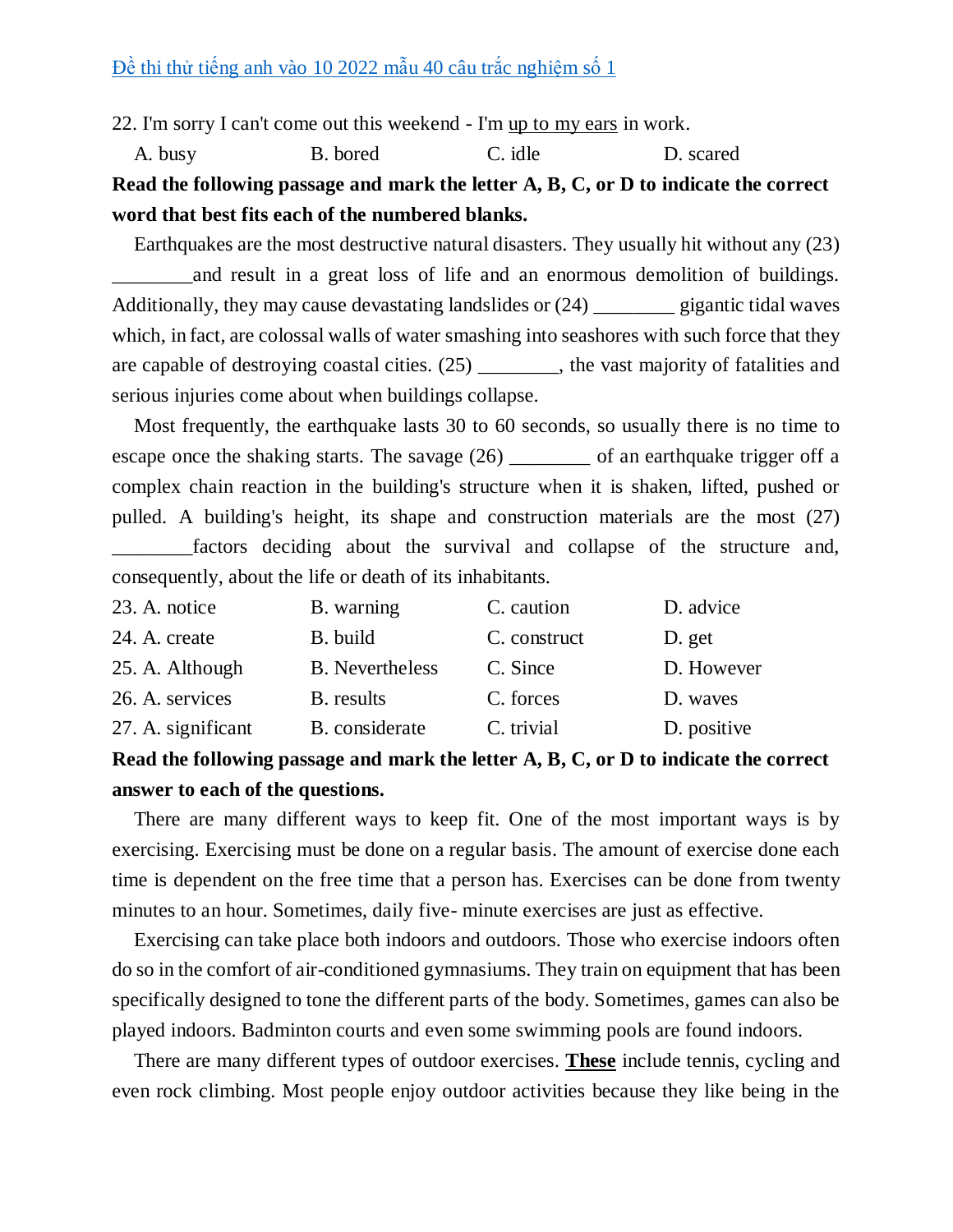sun or are attracted to its sense of peace and quiet. Yet there are others who like the wind blowing against them. Some of these activities are only suitable for people with a taste for adventure.

Exercising is crucial in a different regime. The type of exercise a person takes up depends on his lifestyle and personality. It is important that a person finds an exercise that is suitable for him.

28. According to the passage, why do some people spend less time exercising?

- A. Five minutes is effective for them. B. They do not have much free time.
- C. Gymnasiums are expensive. D. They keep fit not by exercising.

29. Which of the following is NOT a place for indoor exercise as mentioned in the passage?

- A. gymnasiums B. badminton courts
- C. swimming pools D. tennis courts

30. The underlined word **''These"** in the passage refers to\_\_\_\_\_\_\_\_.

- A. different types B. outdoor exercises
- C. people D. activities

31. Which statement is TRUE according to the passage?

A. People should exercise from time to time.

B. Outdoor exercises are more popular than indoor ones.

- C. Rock climbing is suitable for adventurous people.
- D. Facilities in gymnasiums are not effective.

32. Which of the following influences the particular type of exercise a person takes up?

A. lifestyle B. health C. occupation D. income

#### **II.WRITING (2.0 points)**

## *Mark the letter A, B, C, or D on your answer sheet to indicate the sentence that is closest in meaning to each of the following questions.*

**33.** People think the Samba is the most popular dance in Brazil.

**A.** The Samba is thought to be the most popular dance in Brazil.

**B.** It is thought that the Samba was the most popular dance in Brazil.

**C.** It is thought that the Samba is among the most popular dances in Brazil.

**D.** In Brazil, the Samba is thought to be one of the most popular dances.

**34.** We survived that accident because the driver was driving carefully.

**A.** But for the driver, we would have survived that accident.

**B.** If we weren't driving carefully, the driver couldn't have survived that accident.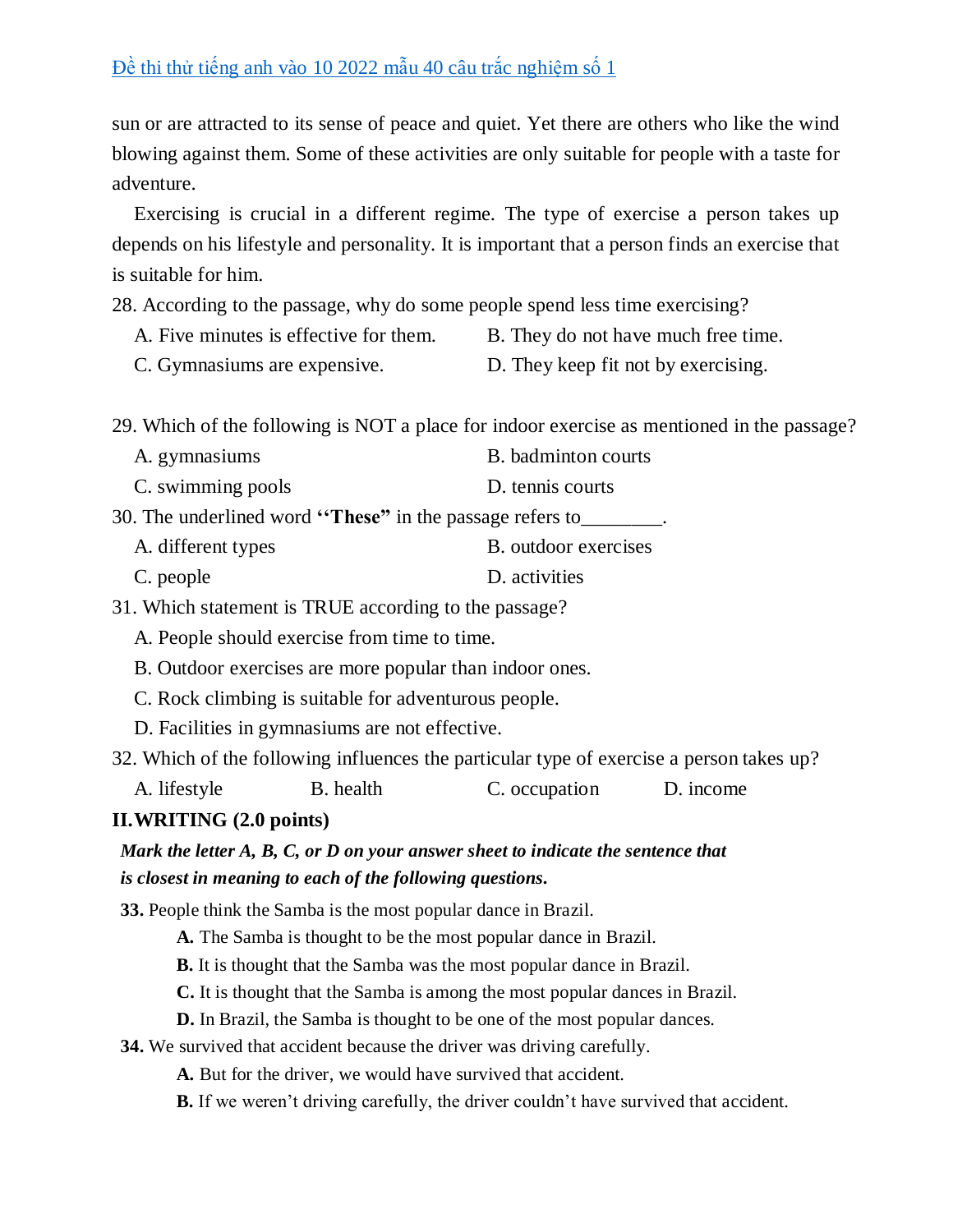**C.** Had the driver not been driving carefully, we wouldn't have survived that accident.

- **D.** Without our seat belts, we could have survived that accident.
- **35.** I regret not booking the seats in advance.
	- **A.** I wish I book the seats in advance.
	- **C.** If only I booked the seats in advance.
	- **B.** I wish I have booked the seats in advance.
	- **D.** If only I had booked the seats in advance

**36.** "John left here an hour ago," said Jane.

- **A.** Jane told me that John had left there an hour before.
- **B.** Jane said John left there an hour before.
- **C.** Jane said John to have left there an hour before.
- **D.** Jane told me that John to leave there an hour before.

### *Mark the letter A, B, C, or D on your answer sheet to indicate the sentence that best combines each pair of sentences in the following questions.*

**37.** Tom was encouraged by my success. He decided not to quit his work.

- **A.** Encouraged by my success, Tom decided not to quit his work.
- **B.** Encouraging by my success, Tom decided not to quit his work.
- **C.** To be encouraged by my success, Tom decided not to quit his work.
- **D.** That he was encouraged by success, Tom decided not to quit his work.
- **38.** Smoking is an extremely harmful habit. You should give it up immediately.
	- **A.** As smoking is an extremely harmful habit, you should give it up immediately.
	- **B.** When you give up smoking immediately, you will affect your health with this harmful habit.
	- **C.** Stop your smoking immediately so it will become one of your extremely harmful habits.
	- **D.** You should give up smoking immediately and you will fall into an extremely harmful habit.

**39.** We spend about one-third of our lives sleeping. We know relatively little about sleep.

- **A.** We shall know more about sleep if we spend more than one-third of our lives sleeping.
- **B.** Despite spending about one-third of our lives sleeping, we know relatively little aboutsleep.
- **C.** We spend about one-third of our lives sleeping so that we know relatively little about sleep.
- **D.** We know relatively little about sleep; as a result, we spend about one-third of our lives sleeping.
- **40.** No member in the team came to his birthday party. But Julia did come.
	- **A.** Julia was the only member in the team to come to his birthday party.